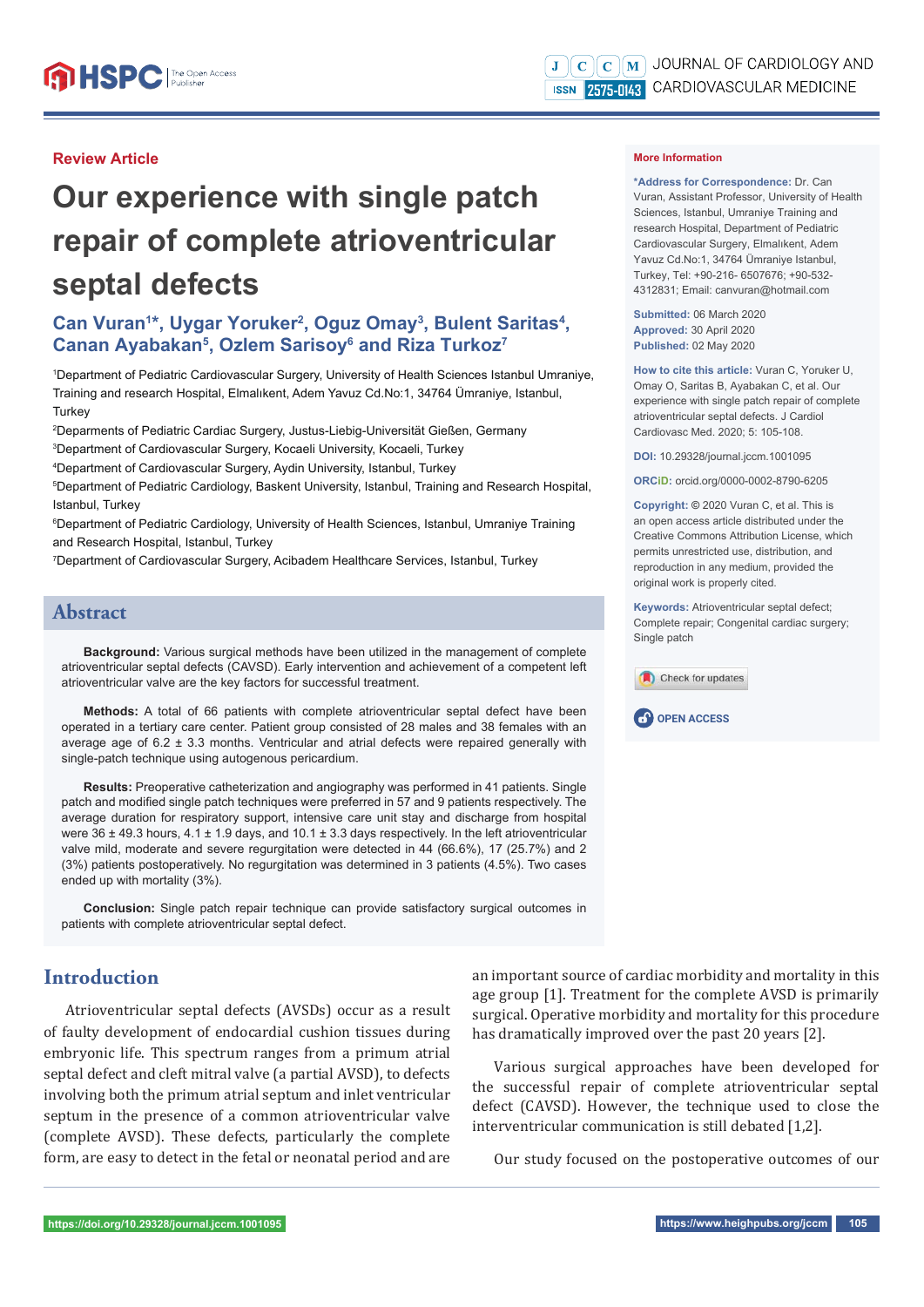

surgical technique and evaluated the usefulness of the singlepatch technique.

## **Patients and methods**

A total of 66 patients with CAVSD's have been operated in a tertiary care center. Informed consent was obtained for all patients. This study was approved by Institutional Review Board.

Our series consisted of 28 males and 38 females with an average age of  $6.2 \pm 3.3$  months. Down syndrome was found in 45 (68.1%) of patients. All operations were performed through a median sternotomy under moderate hypothermic cardiopulmonary bypass. Myocardial protection was achieved via injection of antegrade blood cardioplegia into the aortic root. Ventricular and atrial defects were repaired with singlepatch technique using autogenous pericardium treated with glutaraldehyde. In 9 patients with restrictive ventricular septal defect (VSD), modified single patch (Wilcox) technique was used. Modified single patch (Wilcox) technique was used in patients with small VSD. In all procedures, glutaraldehyde treated autogenous pericardium was used. In all cases, mitral cleft was closed with single sutures. Except for the Wilcox technique, coronary sinus was left draining to the left atrium. The hospital records, operative and follow-up notes were reviewed retrospctively in this report.

All data analyses were performed with SPSS.13 for windows statistical package. Continuous variables were expressed as median and range, means and standard deviations. Categorical data were given as percentages. Paired and unpaired Student's t tests were used as appropriate to analyse continuous data, and the  $\chi^2$  and Fisher's exact tests were used to analyse discrete data. In all cases p values less than 0.05 were considered to be significant.

#### **Results**

Preoperative catheterization and angiography was performed in 41 patients, 29 (70,7%) of them had Down Syndrome. The mean pulmonary vascular resistance was 2.1 ± 1U. Vascular resistance was slightly higher in patients with Down syndrome but was not statistically significant (*p*:0,178).

According to Rastelli classification, 54 cases were type A and 12 cases were type B. In the common atrioventricular (AV) valve mild, moderate and severe regurgitation were detected in 25 (37.8%), 32 (48.4%) and 9 (13.6%) patients preoperatively. There was no statistically significant difference in valve failure and mortality in patients undergoing preoperative angiography (*p*:0,213).

Seven patients (10.6%) were in critical cardiac decompensation prior to operation. Eight patients (15.1%) were entubated before surgery. Fifty-seven patients had a nonrestrictive inlet VSD, 9 patients had a restrictive VSD. Single patch and modified single patch (Wilcox) were preferred in 57 and 9 patients respectively. The average duration for respiratory support, intensive care unit stay and discharge from hospital were  $36 \pm 49.3$  hours,  $4.1 \pm 1.9$  days, and  $10.1$ ± 3.3 days respectively. Three of our patients had a residual VSD smaller than 3 mm and nine had smaller than 2 mm in the early period. There was no difference between the techniques in terms of residual VSD. Complete heart block was not detected in any however, two patients had undergone right diaphragmatic plication due to paralysis. One patient, whose postoperative left ventricular outflow gradient increased from 10 mmHg to 100 mmHg, was operated due to left ventricular outflow obstruction. Postoperative mild, moderate and severe left AV valve regurgitation were detected in 44 (66.6%), 17 (25.7%) and 2 (3%) patients respectively. There was no regurgitation in 3 patients (4,5%). Two cases ended up with mortality (3%). Both cases were entubated before surgery. They had severe valve insufficiency after surgery and died after sepsis.

#### **Discussion**

CAVSD describes a constellation of congenital cardiac structural abnormalities characterized by an ostium primum atrial septal defect, a common AV valve, and a nonrestrictive defect on the ventricular septal inflow. The latter, together with the amount of AV valve regurgitation, determines the onset of symptoms. In our series, preoperative valve failure was not associated with mortality, whereas postoperative valve failure was associated with mortality. The pulmonary vascular disease becomes irreversible over time, therefore CAVSD should be repaired before the onset of irreversible pulmonary hypertension. This is preferably scheduled before the sixth to twelfth months of life. Complete atrioventricular septal defects are associated with high-flow systemic pressures in the pulmonary vasculature leading to fibrosis and intimal hyperplasia. This eventually reduces the total crosssectional area of the pulmonary vascular bed. Surgery within 6 months usually prevents these irreversible obliterative changes, and therefore, this pathology should be repaired as early as possible [3,4]. In our series, angiography was performed in 28 patients over 6 months of age, 8 patients with severe heart failure and 5 patients for anatomical evaluation. No irreversible pulmonary hypertensive vascular bed was observed in any patient and there was no association between age groups and irreversible pulmonary hypertension in our series.

Palliation with pulmonary artery banding is now seldom indicated and has now been abandoned for a single-stage definitive surgical repair. In recent years, the surgical anatomy of CAVSD has been understood better, as well as improvements in surgical techniques and postoperative care. This in turn has led to a decrease in the mortality rate among this patient population and it is accepted that repair at an early age was beneficial [5,6]. There are no patients who underwent a pulmonary banding operation before the correction attempt in our series.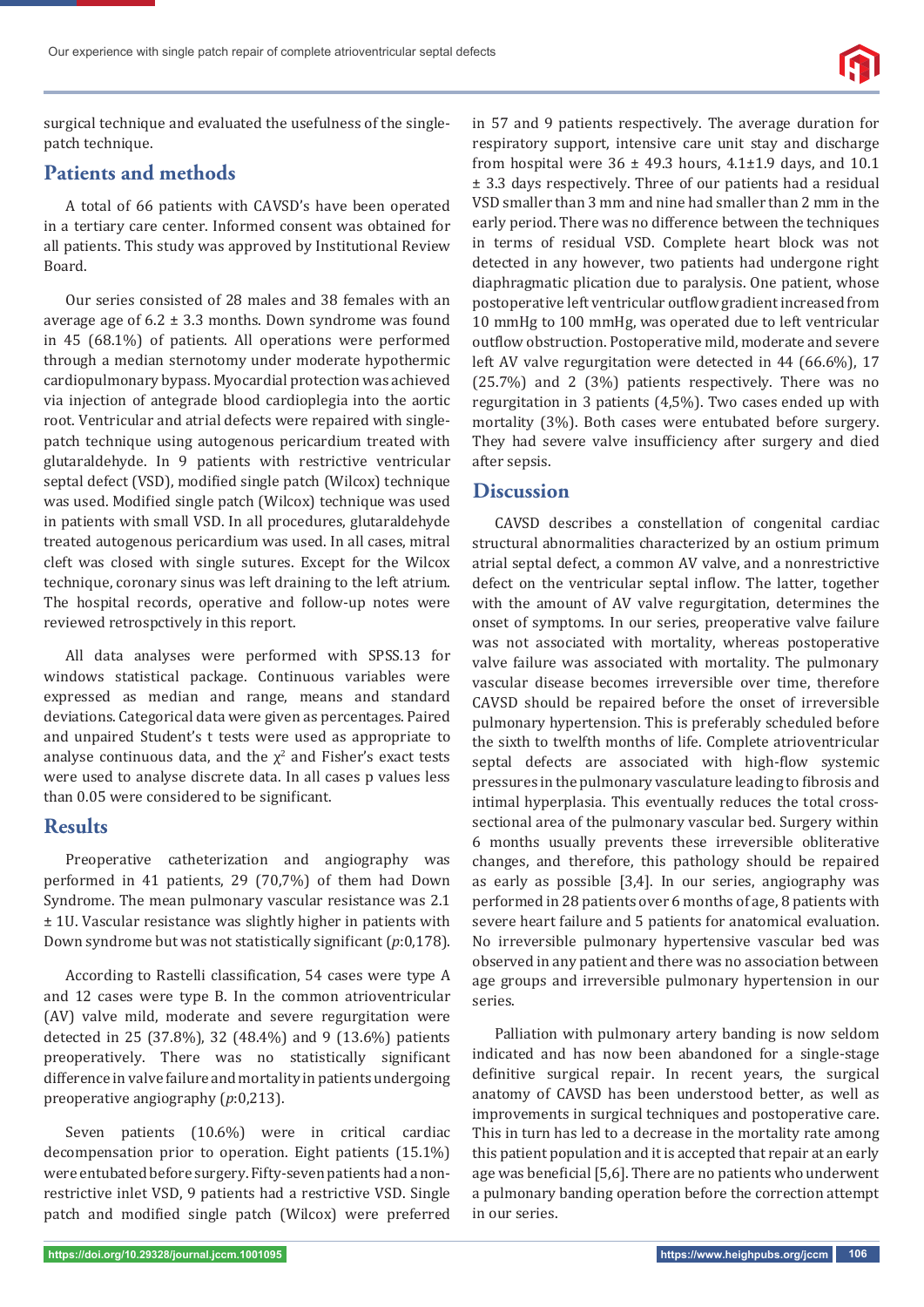Our experience with single patch repair of complete atrioventricular septal defects



In fact, early correction could partially eliminate the incidence of left AV valve regurgitation in the postoperative period, which remains the most important factor of postoperative morbidity and mortality. Other risk factors for mortality after surgical repair include the patient's age at the time of surgery, the severity of preoperative common AV valve regurgitation, the presence of associated cardiac anomalies, and the degree of functional disability [3-5]. İn our series two patients ended up with mortality. Although their preoperative valve regurgitation were mild to moderate, they had moderate and severe regurgitation following CAVSD repair. In our series, preoperative valve failure was not associated with mortality, whereas postoperative valve failure was associated with mortality. No difference was observed in patients undergoing early or late surgery in terms of valve failure. Although it was not statistically significant, it was observed that postoperative valve functions were better in patients with small primum atrial septal defect. This suggests that the anulus is more stable in patients with small atrial septal defect.

The main difference between the various techniques proposed for the correction of atrioventricular septal defect is in using either a single or double patch technique in closing the septal defects. Both these techniques seem to be equally efficacious  $[6,7]$ . In our data, it is compatible with the literature and there was no difference between the techniques except residual VSD size. As always, the surgeon's experience with a particular technique and the ability to adapt to the highly variable pathologic abnormality of the CAVSD is probably more important than just the technique itself. It would, however, be desirable to adopt a simpler and reproducible technique that, with some customization, can be used consistently from one patient to another. Moreover, improvements in anesthetic and intensive care have made it a relatively safe procedure. These patients are also being referred at a younger age than previously and, consequently, before the onset of unmanageable pulmonary hypertension. It is well known that the vascular disease may develop faster in children with Down's syndrome [4].

Many surgical techniques have been proposed for the repair of these defects, but a more customized approach may be more appropriate given their highly variable morphology. The strategy of repair using the one- or two-patch technique and routine left AV valve closure is associated with low early mortality for patients with isolated defects, though reoperation for left AV valve regurgitation remains a source of late major morbidity [8,9].

The primary repair is feasible even in very small infants. 38 of our patients were younger than six months and 14 of them were younger than 4 months of age. No significant difference was observed between the groups. A faulty indication for surgery such as the preoperative underestimation of the degree of the underdevelopment of the left ventricle may be the actual cause for mortality [3-5]. Evaluation of left ventricular injection in angiography is important for this problem. This problem was not encountered after careful evaluation of angiographic and echocardiographic data in our patients.

Excellent short- and mid-term results of the modified single-patch technique have been reported. The expected advantage of the single-patch technique is the simplicity. However, concern exists that any left AV valve deformity, or residual VSD would deteriorate after repair with the modified single-patch technique [6]. 12 of our patients had a residual VSD smaller than 3 mm in the early period and there was no difference between the techniques in terms of residual VSD.

Our study has several limitations: it was a non-randomized design, with a relatively small study group and a short follow-up period. In addition, the operations were performed by several surgeons who used slightly different surgical techniques. Consequently, a larger group of patients, longer follow-up, and randomized studies are required to demonstrate that the single-patch technique is indeed an effective procedure.

The single-patch technique is a simple and practical technique that is easily applicable in complete AVSD with low rates of mortality and morbidity. The wide application of this technique and ways to avoid complications remain a challenging problem.

## **Conclusion**

In CAVSD, early surgical intervention is the favorable treatment method despite the complexity of the lesion. In the current era, early repair of CAVSD using the single patch repair technique seems safe and effective.

#### **References**

- 1. Redmond JM, Silove ED, De Giovanni JV, Wright JG, Sreeram N, et al. Complete atrioventricular septal defects: the influence of associated cardiac anomalies on surgical management and outcome. Eur J Cardiothorac Surg. 1996; 10: 991-995. **PubMed:** https://www.ncbi.nlm.nih.gov/pubmed/8971512
- 2. Kobayashi M, Takahashi Y, Ando M. Ideal timing of surgical repair of isolated complete atrioventricular septal defect. Interact Cardiovasc Thorac Surg.2007; 6: 24-26. **PubMed:** https://www.ncbi.nlm.nih.gov/pubmed/17669760
- 3. Xie O, Brizard CP, d'Udekem Y, Galati JC, Kelly A , et al. Outcomes of repair of complete atrioventricular septal defect in the current era. Eur J Cardiothorac Surg. 2014; 45: 610-617. **PubMed:** https://www.ncbi.nlm.nih.gov/pubmed/24057432
- 4. Tumanyan MR, Filaretova OV, Chechneva VV, Gulasaryan RS, Butrim IV, et al. Repair of complete atrioventricular septal defect in infants with down syndrome: outcomes and long-term results. Pediatr Cardiol. 2015; 36: 71-75. **PubMed:** https://www.ncbi.nlm.nih.gov/pubmed/25099029
- 5. Frontera-Izquierdo P, Cabezuelo-Huerta G. Natural and modified history of complete atrioventricular septal defect--a 17 year study. Arch Dis Child. 1990; 65: 964-967.

**PubMed:** https://www.ncbi.nlm.nih.gov/pubmed/2221969